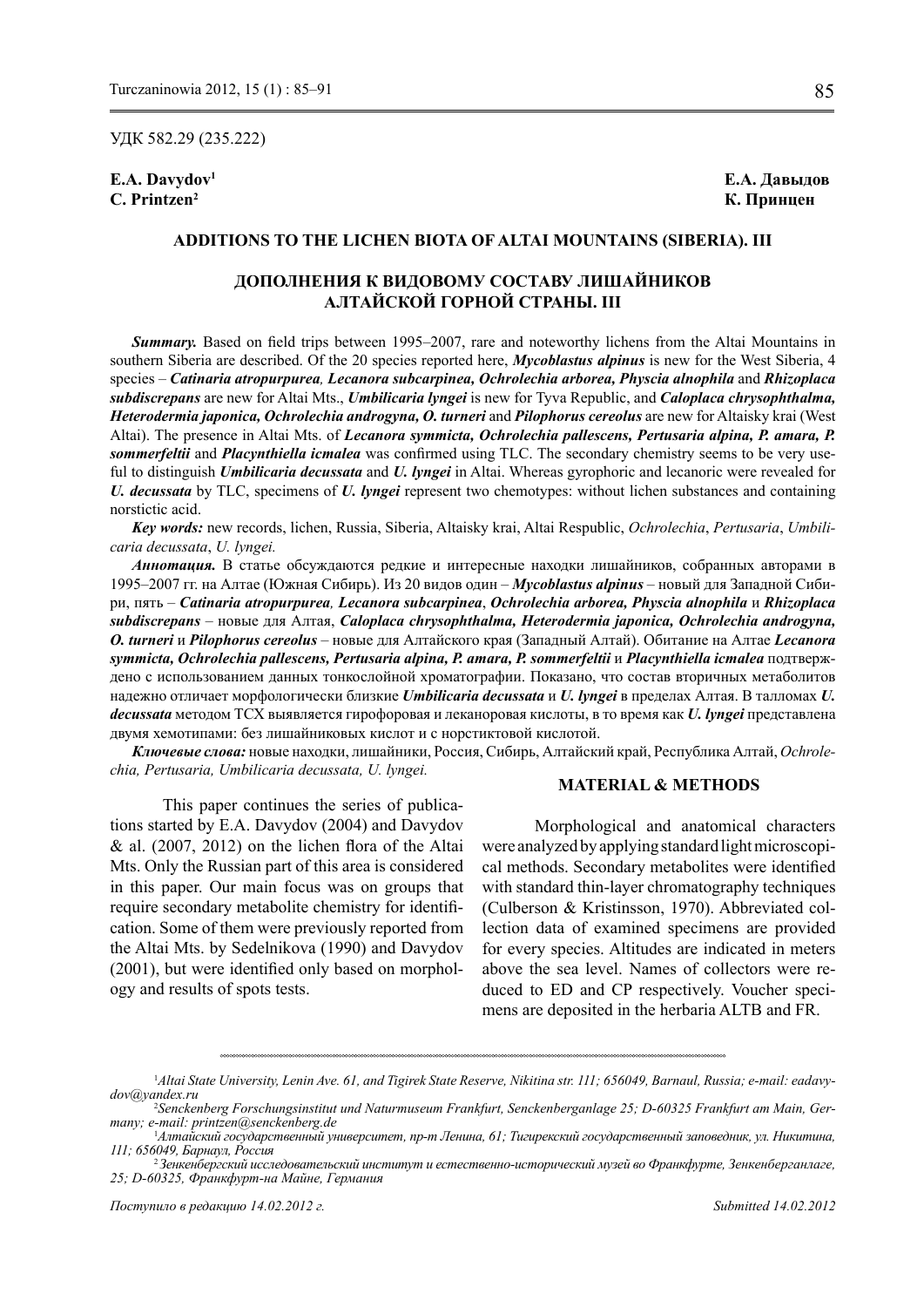## **RESULTS AND DISCUSSION**

*Caloplaca chrysophthalma* Degel. [TLC: emodin, parietin, fragillin]

The investigated specimen was sterile. This sorediate circumboreal species has a scattered distribution in Europe, Asia and North America (Kondratiuk et al., 2004). In Asia it is already known from Taiwan (Aptroot & Sparrius, 2003), Russia (see Urbanavichus, 2010), North China (Wetmore, 2004) and Mongolia (Hauck & Javkhlan, 2006). It was recorded for Altai by Kondratyuk et al. (2004) and is reported as new for the West Altai (Altaisky krai) here. The single specimen was collected on bark of *Populus tremula* in *Abies sibirica* – *Betula pendula*  fern – tall forb forest.

**Specimens examined: Altaisky krai**, Zmeinogorsky district, western part of Tigireksky range, 51°06'49'' N, 83°01'01'' E, alt. 1000 m, 12.VII.2006, ED 6716 (ALTB).

*Catinaria atropurpurea* (Schaer.) Vězda & Poelt

A widespread circumboreal species (Kotlov, 2003) reported here as new for the Altai Mts. where it was collected on *Salix* shrub in swamp in humid wood pasture with *Larix sibirica*, *Pinus sibirica*, *Picea obovata* and a lot of dead wood.

**Altai Republic**, Ust'-Kansky district, W of Mt. Chugunka and S of river Tarkhata, 50°43'49.7'' N, 85°24'15.8'' E, alt. 1680 m, 1.VII.2003, CP 8766 (FR).

*Lecanora subcarpinea* Szatala [TLC: atranorin, psoromic a.]

The species is widespread in Europe (Lumbsch et al., 1997; Aptroot et al., 2005) and the Caucasus (Novruzov, 1990; Вlinkova et al., 2003) and has recently been recorded for South Siberia from the Sayan Mts. (Sedelnikova, 2001). New for the Altai Mts. where it was collected along creeks on bark of *Salix* sp. in forest of *Picea obovata*, *Betula* and *Salix* along creek, and on trunk of *Picea obovata* in *P. obovata* forest. It seems more widely distributed in Siberia than previously assumed.

**Specimens examined: Altaisky krai**, Soloneshensky district, Bashchelaksky range, along the river Shinok between the villages Tog-Altai and Cherny Anuy, 51°21'43.6'' N, 83°35'20.4'' E, alt. 910 m, 28.VI.2003, CP 8521 (FR); **Altai Republic**, Ust'-Kansky district, between the villages Tog-Altai and Cherny Anuy, 51°21'24.0'' N, 83°34'06.0'' E, alt. 670 m, 29.VI.2003, CP 8602 (FR).

*Lecanora symmicta* (Ach.) Ach. [TLC: usnic a., terpenoids (incl. zeorin)]

A common circumboreal and temperate species known from a wide range of substrata. The *L. symmicta* complex includes several related and morphologically variable species that differ by their anatomy and chemistry, e.g. *L. filamentosa* (Stirt.) Elix & Palice and *L. schizochromatica* Pérez.-Ortega, T. Sprib. & Printzen, which are morphologically very similar but does not seem to be very closely related (Palice et al. 2011, Pérez-Ortega et al., 2010; Printzen & May, 2002). All investigated specimens from the Altai Mts., however, belong to *Lecanora symmicta* s. str. Common within the area on bark of *Abies sibirica*, *Sorbus sibirica*, *Populus tremula*, *Pinus sibirica, Picea obovata Betula pendula, Salix caprea* and other trees in the forest belt, e.g. tall forb *Abies sibirica* forest, forest of *Picea obovata*, *Betula* and *Salix* along creek and taiga forest (*Abies sibirica*, *Larix sibirica*, *Pinus sibirica*).

**Specimens examined: Altaisky krai**, Zmeinogorsky district, Tigireksky range, valley of Bolshaya Uskuchevka River between the communities of Bugryshikha and Andreevsky, 51°11'19.3'' N, 82°48'30.6'' E, alt. 450 m, 25.VI.2003, CP 8297 (FR); same range, valley of Bolshaya Uskuchevka River between Bugryshikha and Andreevsky, 51°11'19.3'' N, 82°48'30.6'' E, alt. 450 m, 25.VI.2003, CP 8334 (FR); same range, ca. 4 km S of Andreevsky, valley of the Malaya Amelikha River near the confluence with Zagornaya Amelikha River, 51°04'40.4'' N, 82°49'57.9'' E, alt. 850 m, 26.VI.2003, CP 8361 (FR); Soloneshensky district, Bashchelaksky range, along the river Shinok between the villages Tog-Altai and Cherny Anuy, 51°21'43.6'' N, 83°35'20.4'' E, alt. 910 m, 28.VI.2003, CP 8515 (FR); same locality, CP 8519, 8523, 8536, 8542 (FR), along the river Shinok between the villages Tog-Altai and Cherny Anuy, 51°21'42.5'' N, 84°34'53.1'' E, 870 m, 28.VI.2003, CP 8556, 8630 (FR). **Altai Republic**, Ust'-Koksinsky district, Katunsky range, SW bank of Tal'menie Lake, left bank of Khariuzovka River, 49°49' N, 85°48' E, alt. 1516-1800 m, 14.VII.2000, ED 6802 (FR).

*Heterodermia japonica* (M. Satô) Swinscow & Krog [TLC: atranorin, zeorin]

All investigated specimens belong to chemotype I according to Kurokawa (1962) and Trass (2000). The species was previously reported from the Altai by Trass (2000). It is reported here as new for the West Altai (Altaisky krai).

**Specimens examined: Altaisky krai**, Soloneshensky district, Bashchelaksky range, along the river Shinok between the villages Tog-Altai and Cherny Anuy, 51°21'43.6'' N, 83°35'20.4'' E, alt. 910 m, forest of *Picea obovata*, *Betula* and *Salix* along creek, on bark of *Salix* sp. 28.VI.2003, CP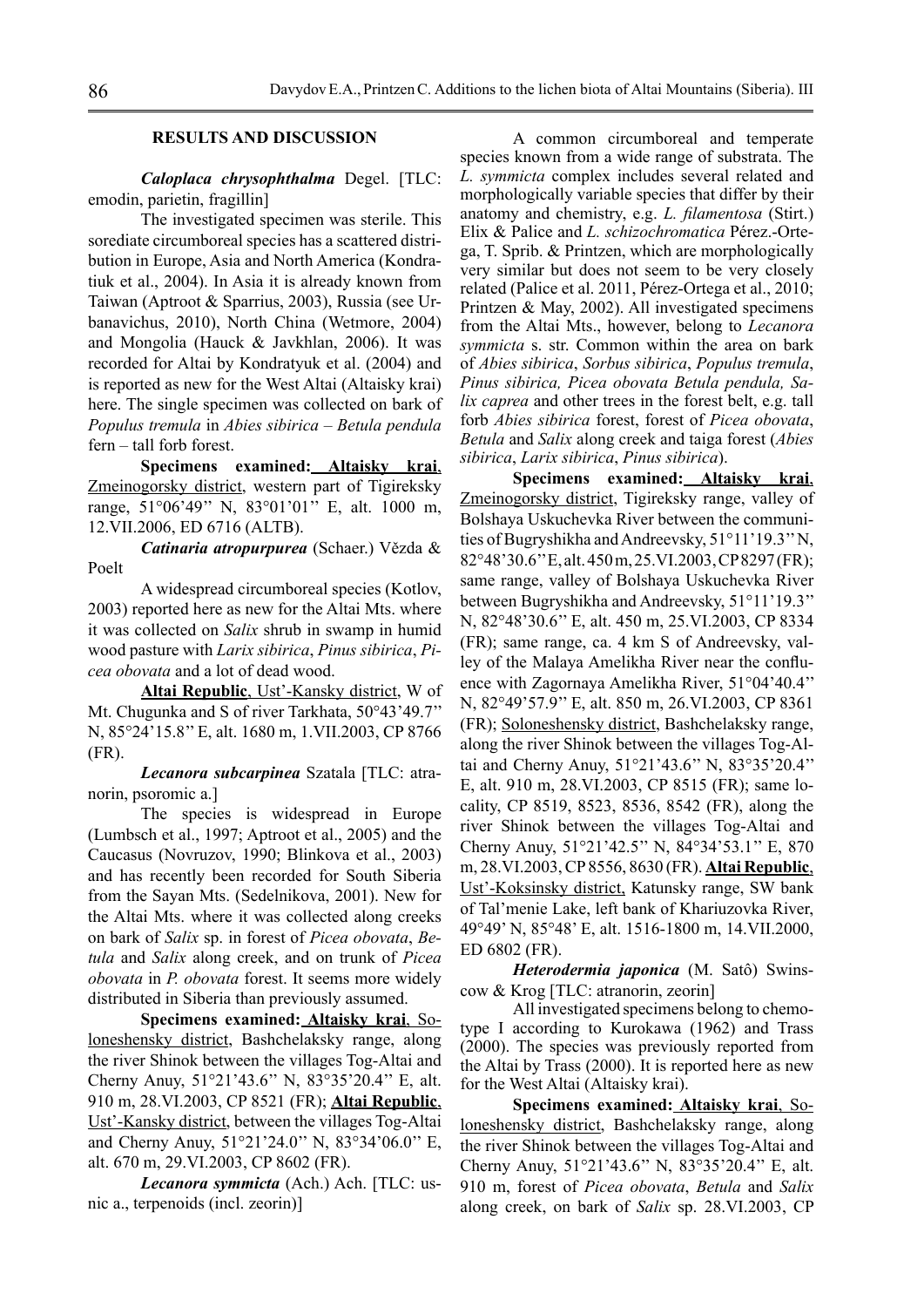8517 (FR); **Altai Republic**, Ust'-Koksinsky district, Katunsky range, at the junction of the Khazinikha and Ioldo Rivers, 49°53' N, 86°04' E, alt. 1800 m, *Abies sibirica* – *Pinus sibirica* – *Picea obovata* forest, on bark of *Sorbus sibirica*, 22.VII.2000, ED 6767 (ALTB); Ongudaysky district, at 10 km E of Ust'-Kan at left bank of Yabagan River, 50°56' N, 84°54' E, alt. 1057 m, marginal part of the bog, on bark of *Salix* sp. 30.VI.2003, ED 6768 (ALTB); some km N of the Seminsky pass along the road between the villages Topuchaja and Sarlyk, 51°05'39.7'' N, 85°38'17.1'' E, alt. 1270 m, open forest of *Picea obovata*, *Pinus sibirica*, *Larix sibirica* and *Betula*, on bark of *Salix* sp. 2.VII.2003, CP 8857 (FR).

*Mycoblastus alpinus* (Fr.) Th. Fr. ex Hellb. [TLC: planaic, usnic & isousnic a., atranorin]

A circumboreal species reported from Europe, Asia (Biazrov et al., 1989) and North America (Tønsberg, 1993). In Russia it was reported from the European part, the Ural Mts., East Siberia (Baikal territory, Pärn & Trass, 1990) and the Far East (Urbanavichus, 2010). New for West Siberia and the Altai.

**Specimens examined: Altai Republic**, Ust'-Kansky district, W of Mt. Chugunka and S of river Tarkhata, 50°43'49.7'' N, 85°24'15.8'' E, alt. 1680 m, humid wood pasture with *Larix sibirica*, *Pinus sibirica*, *Picea obovata* and a lot of dead wood, on wood, 1.VII.2003, CP 8785 (FR).

# *Ochrolechia androgyna* (Hoffm.) Arnold

A morphologically and chemically variable species widespread in Russia (Urbanavichus, 2010) including the Altai Mts. (Sedelnikova, 1990). Tønsberg (1992) distinguishes several chemotypes, of which the following two were found by us. The records confirm the presence of this species in the Altai and extend the known occurrence to the West Altai (Altaisky krai).

Chemotype A [TLC: lecanoric & gyrophoric a.]

**Specimens examined: Altaisky krai**, Zmeinogorsky district, Tigireksky range, right bank of the Belaya River, 7 km upstream of the mouth of the Berlozhia river, 50°57'34'' N, 83°02'59'' E, alt. 717 m, *Abies sibirica* – tall forb forest, on *Betula pendula*, 7.VII.2006, ED 6738 (ALTB).

#### Chemotype D

**Specimens examined:Altai Republic**, Ust'-Kansky district, W of Mt. Chugunka and S of river Tarkhata, wood pasture with *Larix sibirica*, trunk of giant *Larix sibirica*, 50°43'55.4'' N, 85°24'21.9'' E, alt. 1680 m, 2.VII.2003, CP 8819 (FR); [TLC: thallus: variolaric & lecanoric a.; apothecia: variolaric,

lecanoric, gyrophoric & hiascic(?) a.]; same locality, on trunk of giant *Larix sibirica*, CP 8820 (FR) [TLC: variolaric a.].

*Ochrolechia arborea* (Kreyer) Almb. [TLC: gyrophoric a., lichexanthone (+ lecanoric or hiascic a.)]

This circumboreal species of *Ochrolechia*  is characterized by the content of lichexanthone and is known in Russia from the European part, the Ural Mts., Siberia and the Far East (Urbanavichus, 2010). It was also reported from Mongolia (Golubkova, 1981). New for Altai Mts. where it is quite common in the forest belt on bark of *Abies sibirica* and *Picea obovata*, more rarely on *Sorbus sibirica* and *Betula pendula.*

**Specimens examined: Altaisky krai**, Zmeinogorsky district, Tigireksky range, right bank of the Belaya River, 7 km upstream of the mouth of the Berlozhia river, 50°57'34'' N, 83°02'59'' E, alt. 717 m, 7.VII.2006, ED 6736 (ALTB); same range, c. 4 km S of Andreevsky, valley of the Malaya Amelikha River near the confluence with Zagornaya Amelikha River, 51°04'40.4'' N, 82°49'57.9'' E, alt. 850 m, 26.VI.2003, CP (8364); same range, near the headwaters of Batalikha River, 51°03.0' N, 82°53.1' E, alt. 1525 m, 10.VIII.2003, ED 6737 (ALTB); Soloneshensky district, Bashchelaksky range, along the river Shinok between the villages Tog-Altai and Cherny Anuy, 51°21'42.5'' N, 83°34'53.1'' E, alt. 870 m, 28.VI.2003, CP 8552 (FR); **Altai Republic**, Ust'-Kansky district, between the villages Tog-Altai and Cherny Anuy, 51°21'24.0'' N, 83°34'06.0'' E, alt. 670 m, forest of *Picea obovata* along creek, 29.VI.2003, CP 8616, 8635 (FR); same locality, CP 8618 (FR); same locality, CP 8601, 8604, 8609, 8611 (FR); Ust'-Koksinsky district, Katunsky range, at the junction of the Khazinikha and Ioldo Rivers, 49°53' N, 86°04' E, alt. 1800 m, 22.VII.2000, ED 6735, 6756 (ALTB).

*Ochrolechia pallescens* (L.) A. Massal. [TLC: variolaric a. in thallus, variolaric, gyrophoric & lecanoric a. in apothecia]

Most reports of this species are from Europe (including the European part of Russia), the Ural Mts., South Siberia and the Far East, but it has also been reported from Israel and India (Kukwa, 2009). According to Kukwa (ibid.) its occurrence in South America is dubious. The records confirm the presence of this species in the Altai (Sedelnikova, 1990), where it was found on bark of *Salix* and *Populus tremula* in *Abies sibirica* – *Populus tremula* mountain relict forest.

**Specimens examined: Altaisky krai**, Zmeinogorsky district, Kolyvansky range, left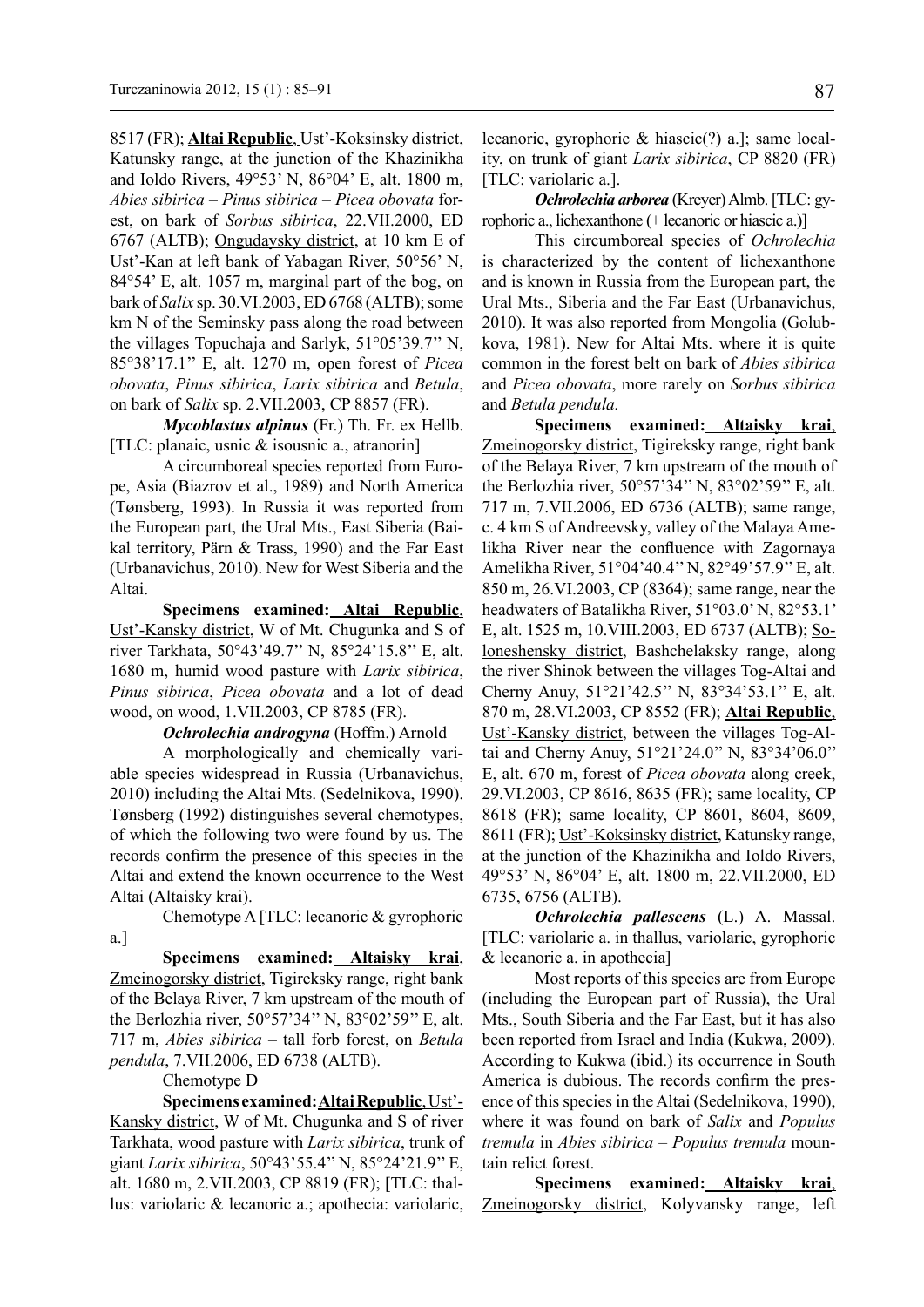bank of Belaya River at 1,5 km NW of Stanovaya Mt. (796 m), 51°00' N, 82°44' E, alt. 600 m, 12.VI.1999, ED 1732 (ALTB); western part of the Tigireksky range at 5 km S of the community of Andreevsky, near the mid section of the Zagornaya Amelikha River, 51°03.37' N, 82°51.12' E, alt. 986 m, 26.VI.2003, ED 5537 (ALTB); same range, left bank of Glukharikha River 0.5 km up of junction with Belaya River, 51°00.1' N, 82°45.7' E, alt. 560 m, 12.VIII.2003, ED 5576 (ALTB).

*Ochrolechia turneri* (Sw.) Hasselrot [TLC: variolaric a.]

Common and widespread in the Northern Hemisphere. In Russia reported from the European North, the Caucasus, South Siberia and South Primorye (Urbanavichus, 2010). The records confirm the presence of this species in the Altai (Sedelnikova, 1990) and extend its known range to the West Altai (Altaisky krai). The specimens were collected on wood or bark of *Abies* sibirica and *Pinus sibirica* in *Pinus sibirica* – *Abies sibirica* forest, and humid wood pasture with *Larix sibirica*, *Pinus sibirica* and *Picea obovata.*

**Specimens examined: Altaisky krai**, Zmeinogorsky district, Tigireksky range, near the headwaters of the Bol'shoi Tigirek River, right bank of Babyi Kluch spring, 51°03'05'' N, 82°58'37'' E, alt. 1490 m, 9.IX.2005, ED 6746 (ALTB); **Altai Republic**, Ust'-Kansky district, W of Mt. Chugunka and S of river Tarkhata, 50°43'49.7'' N, 85°24'15.8'' E, alt. 1680 m, 1.VII.2003, CP 8741, 8786 (FR); Ust'-Koksinsky district, Katunsky range, S bank of Tal'menie Lake, left bank of Ozyornaia River, slope with NW exposition, 49°48' N, 85°49' E, alt. 1516-1700 m, 15.VII.2000, ED 6745 (ALTB).

*Pertusaria albescens* (Huds.) M. Choisy et Werner [TLC: no substances or undetermined fatty acid]

This species is also widespread and common in Russia (Urbanavichus, 2010). The records confirm its presence in the Altai Mts. (Davydov, 2001; Sedelnikova, 1990). Reports of *P. hemisphaerica* (Flörke) Eriksen from Siberia lacking TLC data probably belong to this species.

**Specimens examined: Altaisky krai**, Charyshsky district, Korgonsky range, right bank of Gorelyi Korgon River 9 km upstream from its mouth. N slopes, 51°01' N, 83°45' E, alt. 1400 m, *Pinus sibirica* – *Abies sibirica* forest, on bark of *Sorbus sibirica*, 29.VII.1998, ED 5981 (ALTB); Zmeinogorsky district, Tigireksky range, left bank of Belaya River opposite the mouth of the Irkutka River, 50°57'20'' N, 82°58'27'' E, alt. 700–800 m, *Abies sibirica* dominanted mountain taiga relict forest (Chern'), on *Sorbus sibirica*, 14.VII.2005, ED 6732 (ALTB); **Altai Republic**, Ust'-Kansky district, between the villages Tog-Altai and Cherny Anuy, 51°21'24.0'' N, 83°34'06.0'' E, alt. 670 m, forest of *Picea obovata* along creek, on *Picea obovata*, 29.VI.2003, CP 8599, 8612 (FR).

*Pertusaria alpina* Hepp [TLC: stictic & constictic a.]

The species is common in wet forests within the area on smooth bark of *Abies sibirica* and *Sorbus sibirica*. The records confirm its presence in the Altai (Davydov, 2001; Sedelnikova, 1990). It was collected on bark of *Padus avium*, as well as on twigs of *Caragana arborescens* and *Spiraea* sp.

**Specimens examined: Altaisky krai**, Zmeinogorsky district, Kolyvansky range, left bank of Belaya River at 1,5 km NW of Stanovaya Mt. (796 m), 51°00' N, 82°44' E, alt. 600 m, 12.VI.1999, ED 1746 (ALTB); Tigireksky range, basin of Belaya River, N slope of Mokhnato-Gladkaya Mt. (1077 m), 50°56' N, 82°43' E, alt. 800-900 m, 9.VI.1999, ED 6765 (ALTB); same range, valley of Bolshaya Uskuchevka River between communities of Bugryshikha and Andreevsky, 51°11.2' N, 82°48.3' E, alt. 560 m, 25.VI.2003, ED 6784 (ALTB); same locality, 51°11'19.3'' N, 82°48'30.6'' E, alt. 450 m, 25.VI.2003, CP 8305 (FR); same range, at 5 km S of the community of Andreevsky, near the mid section of the Zagornaya Amelikha River, 51°03.37' N, 82°51.12' E, alt. 986 m, 26.VI.2003, ED 6782 (ALTB); same range, left bank of Belaya River uper of junction with Glukharikha River, 51°00.3' N, 82°45.8' E, alt. 540 m, 7.VIII.2003, ED 6763, 6783 (ALTB); same range, left bank of Belaya River 2 km upstream of junction with Glukharikha River, 50°59.7' N, 82°47.8' E, alt. 550 m, 7.VIII.2003, ED 5540 (ALTB); same range, left bank of Glukharikha River 0.5 km up of junction with Belaya River, 51°00.1' N, 82°45.7' E, alt. 560 m, 12.VIII.2003, ED 5542 (ALTB); same range, right bank of the Belaya River 7 km upstream of the mouth of the Berlozhia river, 50°57'34'' N, 83°02'59'' E, alt. 717 m, 7.VII.2006, ED 6762 (ALTB); same locality, 7.VII.2006, ED 6764 (ALTB).

*Pertusaria amara* (Ach.) Nyl. [TLC: picrolichenic a.]

The species is widespread in Russia (Urbanavichus, 2010) and rather common in the Altai Mts. (Davydov, 2001; Sedelnikova, 1990), however, its identification without TLC data may be ambiguous. The records confirm the presence of *P. amara*  in the Altai.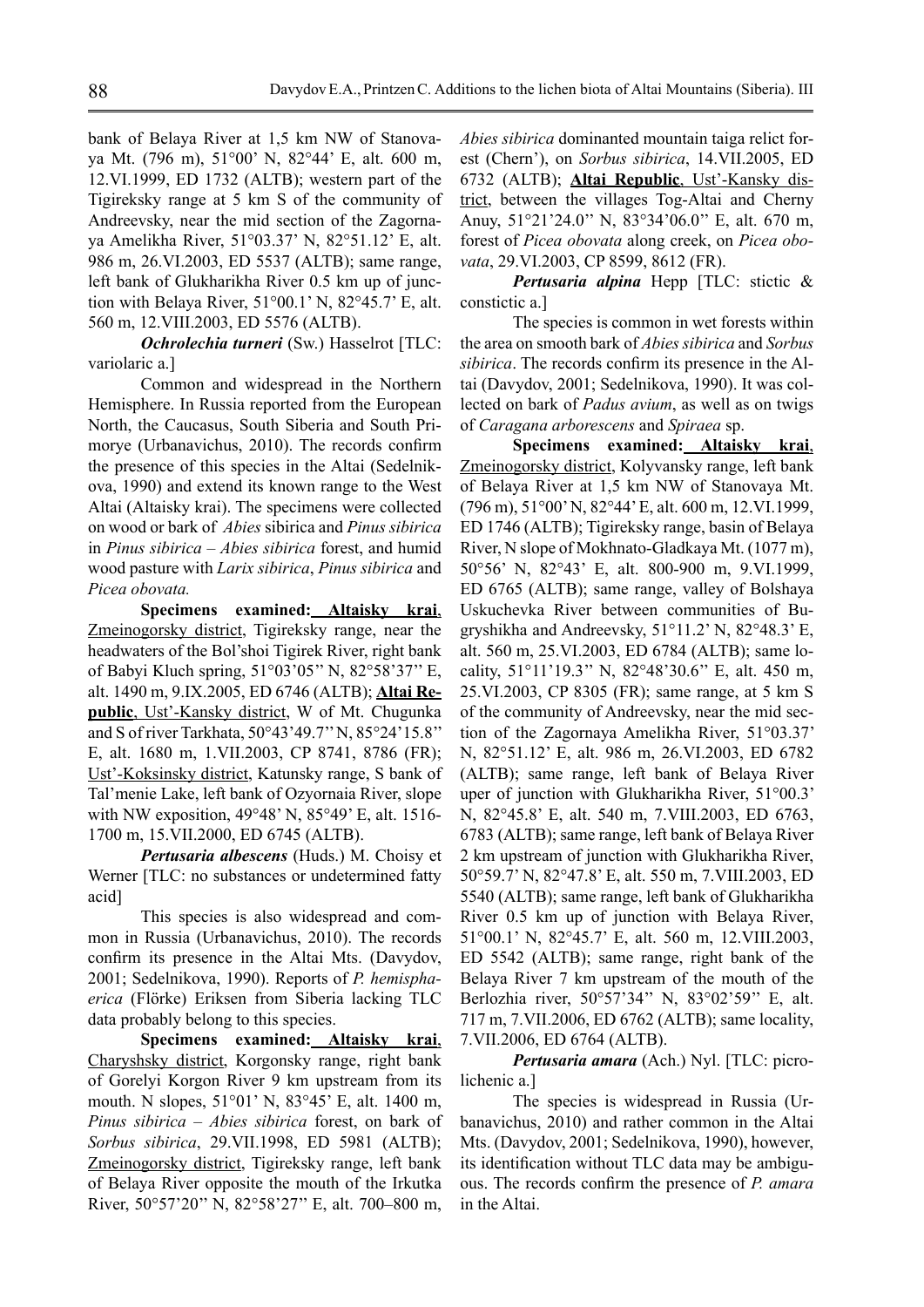**Specimens examined: Altaisky krai**, Charyshsky district, Korgonsky range, right bank of Kumir River near its lower section, 50°59' N, 84°18' E, alt. 800 m, taiga forest (*Abies sibirica*, *Picea obovata*, *Betula pendula*, *Sorbus sibirica*), on bark of *Abies sibirica*, 2.VIII.1995, ED 540 (ALTB); Zmeinogorsky district, Tigireksky range, right bank of the Belaya River, 7 km upstream of the mouth of the Berlozhia river, 50°57'34'' N, 83°02'59'' E, alt. 717 m, *Abies sibirica* – tall forb forest, on *Betula pendula*, 7.VII.2006, ED 6733 (ALTB); same locality, on *Abies sibirica* ED 6734 (ALTB).

*Pertusaria sommerfeltii* Florke [TLC: stictic & constictic a., lichexanthone in apothecia]

A circumboreal species reported from many regions in Russia (Urbanavichus, 2010). The records confirm its presence in the Altai (Davydov, 2001; Sedelnikova, 1990), where it is relatively rare and was collected by us in *Abies sibirica* – tall forb forest, on wood, on bark of *Lonicera altaica* in humid wood pasture with *Larix sibirica*, *Pinus sibirica*, *Picea obovata* and a lot of dead wood, and on bark of *Sorbus sibirica* in *Pinus sibirica* – *Picea obovata*  forest.

**Specimens examined: Altaisky krai**, Zmeinogorsky district, Tigireksky range, right bank of the Belaya River, 7 km upstream of the mouth of the Berlozhia river, 50°57'34'' N, 83°02'59'' E, alt. 717 m, 7.VII.2006, ED 6761 (ALTB); **Altai Republic**, Ust'-Kansky district, W of Mt. Chugunka and S of river Tarkhata, 50°43'49.7'' N, 85°24'15.8'' E, alt. 1680 m, 1.VII.2003, CP 8800 (FR); Ust'-Koksinsky district, Katunsky range, S coast of Tal'menie Lake, left bank of Ozyornaia River, slope with NW exposition, 49°48' N, 85°49' E, alt. 1516–1700 m, 15.VII.2000, ED 6760 (ALTB).

*Physcia alnophila* (Vain.) Loht., Moberg, Myllys & Tehler

This taxon was recently elevated to species level using molecular phylogenetic data (Lohtander et al., 2009). Its distribution is not clear because it was previously treated as a variety of *P. aipolia* (Ehrh. ex Humb.) Fürnr. Common within the Altai Mts. on bark of *Salix* growing along rivers. New for the Altai Mts.

**Specimens examined: Altaisky krai**, Zmeinogorsky district, Tigireksky range, valley of Bolshaya Uskuchevka River between the communities of Bugryshikha and Andreevsky, 51°11'19.3'' N, 82°48'30.6'' E, alt. 450 m, tall forb community along forest road with *Abies sibirica*, *Betula pendula* and *Salix caprea*, on *Spiraea*, 25.VI.2003, CP; Soloneshensky district, Bashchelaksky range, along the river Shinok between the villages Tog-Altai and Cherny Anuy, 51°21'43.6'' N, 83°35'20.4'' E, alt. 910 m, forest of *Picea obovata*, *Betula* and *Salix* along creek, on bark of *Salix* sp. 28.VI.2003, CP 8516 (FR).

*Pilophorus cereolus* (Ach.) Th. Fr. [TLC: atranorin]

An arctic-alpine species reported from Europe, the European and Asian parts of Russia, North America, Greenland and Svalbard (Dombrovskaya, 1996; Skirina, Skirin, 2011). Rare in the Altai Mts. (Sedelnikova, 1990) and new for the Western Altai (Altaisky krai).

**Specimens examined: Altaisky krai**, Soloneshensky district, Bashchelaksky range, valley of Shinok River, downstream of the waterfall, 51°21.27' N, 84°34.06' E, alt. 1035 m, mixed forest (*Picea obovata*, *Abies sibirica*, *Betula pendula*, *Salix* spp., *Sorbus sibirica*, *Populus tremula*, *Pinus sibirica*), on rock at the base of a talus slope, 29.VI.2003, ED 6755 (ALTB).

*Placynthiella icmalea* (Ach.) Coppins & P. James [TLC: gyrophoric a.]

A common subcosmopolitan species that is widespread in Russia (Makarova, 2003).

**Specimens examined: Altaisky krai**, Zmeinogorsky district, Tigireksky range, 4–5 km S of the community Andreevsky, ca. 51°04' N, 82°51' E, on rotten stump of *Betula*, 26.VI.2003, CP 8384 (FR).

*Rhizoplaca subdiscrepans* (Nyl.) R. Sant.

The distribution of this species in Russia requires additional investigations. The species was so far reported from a few localities in the European North, the southern Ural Mts, South and East Siberia (Urbanavichus, 2010). New for the Altai Mts. where it is rather common.

**Specimens examined: Altaisky krai**, Zmeinogorsky district, Tigireksky range, near the headwaters of the Belaya River, 51°01'16'' N, 83°04'10'' E, alt. 1488 m, timberline, rocks, on stones, 5.VII.2006, ED 6766 (ALTB).

*Umbilicaria decussata* (Vill.) Zahlbr. [TLC: gyrophoric and lecanoric acid]

The species is found at high altitudes and latitudes worldwide. In many cases it is tardily distinguished from *U. lyngei* Schol. in sterile condition. The study of Løfall & Timdal (2005) in Norway and Svalbard showed that secondary chemistry may help to distinguish these two species. According to their study based on fertile material, *U. decussata* contains gyrophoric acid, sometimes also norstictic acid, whereas *U. lyngei* lacks lichen substances or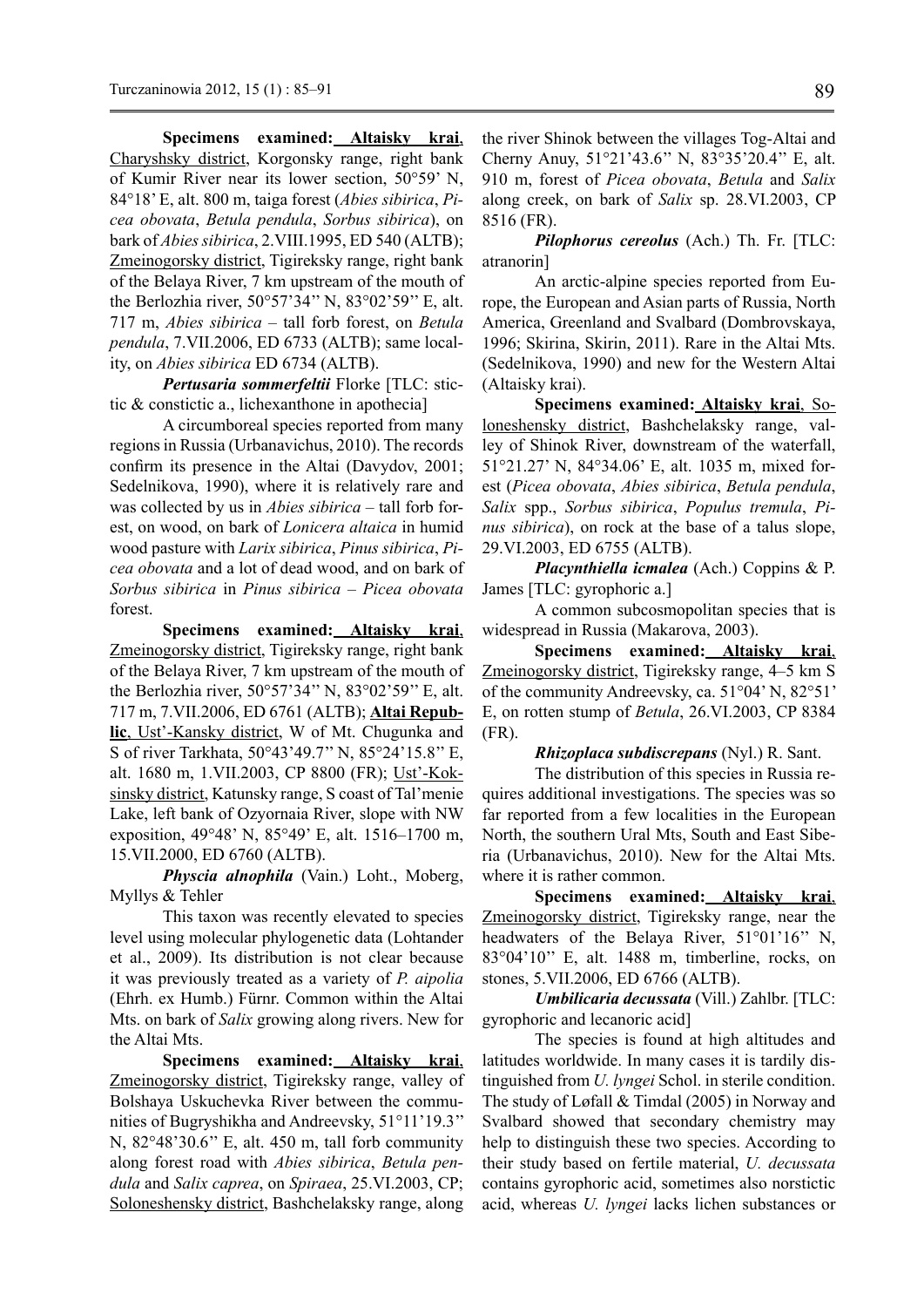sometimes contains norstictic acid. Because *U. decussata* only very rarely produces apothecia, and *U. lyngei* was never found fertile in the Altai, we used nrITS DNA sequences to verify identifications of our specimens. Based on these results we confirmed the occurrence of gyrophoric and lecanoric acids in *U. decussata* by TLC. and detected two chemotypes of *U. lyngei*: one without lichen substances and one containing norstictic acid. Thus, secondary chemistry seems to be very useful to distinguish the two species in the Altai.

**Specimens examined: Altaysky krai**, Zmeinogorsky district, Tigireksky range, left bank of the Belaya River, the Chornaya Mt. (elev. 2013 m), rocks on the watershed, on rocks, 51°00'17'' N, 83°07'15'' E, alt. 1838 m, 11.VII.2006, DE 7100 (ALTB); **Altai Republic**, Ust'-Koksinsky district, Katunsky range, upper reaches of the Ak-Kem River, right bank, stone fields and rocks, on rocks, 49°59'15.6'' N, 86°35'09.3'' E, alt. 2686 m, 9.VIII.2009, ED 7108 (ALTB).

## *Umbilicaria lyngei* **Schol.**

*Umbilicaria lyngei* is more common than *U. decussata* in the Altai and widely distributed in the alpine zone from the timberline to the summits near the snow line as well as in high mountain steppes. It is reported here as a new for Tyva Republic. The species grow on rock outcrops or on boulders.

## **Specimens examined:**

Chemotype A [TLC: norstictic a.]: **Altai Republic**, Ust'-Koksinsky district, Katunsky range, upper reaches of the Ak-Kem River, right bank, stone fields and rocks, on rocks, 49°59'08.3''N, 86°34'55.5''E, alt. 2687 m, 09.VIII.2009 ED 7107 (ALTB); same locality, 49°59'15.6'' N, 86°35'09.3''

E, alt. 2686 m, 09.VIII.2009 ED 7105, 7106 (ALTB); same locality, 50°01'58.9" N, 86°26'05.8" E, alt. 2381 m, 14.VIII.2009 ED 7102 (ALTB); same locality, 50°00'28.9'' N, 86°27'52.4'' E, alt. 2621 m, 19.VIII.2009 ED 7101 (ALTB).

Chemotype B [TLC: no subst.]: **Altai Republic**, Kosh-Agachsky district, Juzhno-Chuisky range, Tara River basin near unnamed mountain elev. 3521 m, 49°42'N, 88°14'E, alt. 2200–2500 m, 24.VII.1999, ED 5466 (ALTB); same district, Ukok tableland, left bank of Ak-Alakha River at 1 km downstream from its junction with Kalguty River, 49°23'N, 87°38'E, alt. 2200 m, 23.VII.1998, ED 5556 (ALTB); **Tyva Republic**, Mugur-Aksynsky district, left bank of Mogen-Buren River near it's junction with Bashky-Kara-Sug stream. 50°10'N, 89°46'E, alt. 1800–2100 m, 4.VII.1995, ED 242 (ALTB)

### **Acknowledgements**

The authors are grateful to A. I. Shmakov (Barnaul) for organizing an expedition in the Altai Mts., I.A. Artiomov (Novosibirsk) and G.E. Insarov (Moscow) for organizing and participating in Central Altai expeditions (2000, 2008, and 2009). We also thank the directors and staff of Katunsky state nature reserve, Belukha Nature Park (Russia) for their great support during an expedition. The study was supported by the Russian Ministry of Science and Education (project SC No 16.518.11.7071) and the Russian Foundation for Basic Research (RFBR grant No 11-04-00901). The work of E. D. in LE was financially supported by RFBR (grant No. 10-04-90702 & 11-04-90704), and work in F. R. by the Deutsche Forschungsgemeinschaft (DFG grant No. 436 RUS 17/36/05).

## **References**

*Aptroot A., Czarnota P., Jüriado I., Kocourková J., Kukwa M., Lohmus P., Palice Z., Randlane T., Saag L., Sérusiaux E., Sipman H., Sparrius L.B., Suija A., Thüs H.* New or interesting lichens and lichenicolous fungi found during the 5th IAL Symposium in Estonia // Folia Cryptogamica Estonica, 2005. – Vol. 41. – P. 13–22.

*Aptroot A., Sparrius L.B.* New microlichens from Taiwan // Fungal Diversity, 2003. – Vol. 14. – P. 1–50.

*Biazrov L.G., Ganbold E., Gubanov I.A.* Flora of the Khangai. – Leningrad: Nauka, 1989. – 191 p.

*Вlinkova О.V., Urbanavichene I.N., Urbanavichus G.P.* New and rare lichen species from the Caucasus (Teberdinsky Nature Reserve) // Bot. Zhurn. [St. Petersburg], 2003. – Vol. 88 (10). – P. 115–118.

*Culberson C.F., Kristinsson H.A.* A standardized method for the identification of lichen product // Journ. Chromat., 1970. – Vol. 46 (2). – P. 85−93.

*Davydov E.A.* Additions to the lichen biota of Altai Mountains (Siberia). I // Turczaninowia, 2004. – Vol. 7  $(4)$ . – P. 47–59.

*Davydov E.A.* Annotated list of lichens of Western part of Altai (Russia) // Novitates Systematicae Plantarum non Vascularium [Academia Scientiarum Rossica], 2001. – Vol. 35. – P. 140–161.

*Davydov E.A., Printzen C.* Rare and noteworthy boreal lichens in Altai Mountains (South Siberia, Russia) // Bryologist, 2012. – Vol. 115 (1). – P. 61–73.

*Davydov E.A., Titov A.N., Zamora S.P.* Additions to lichen biota of Altai Mountains (Siberia). II // Turczaninowia, 2007. – Vol. 10 (1). – P. 60–67.